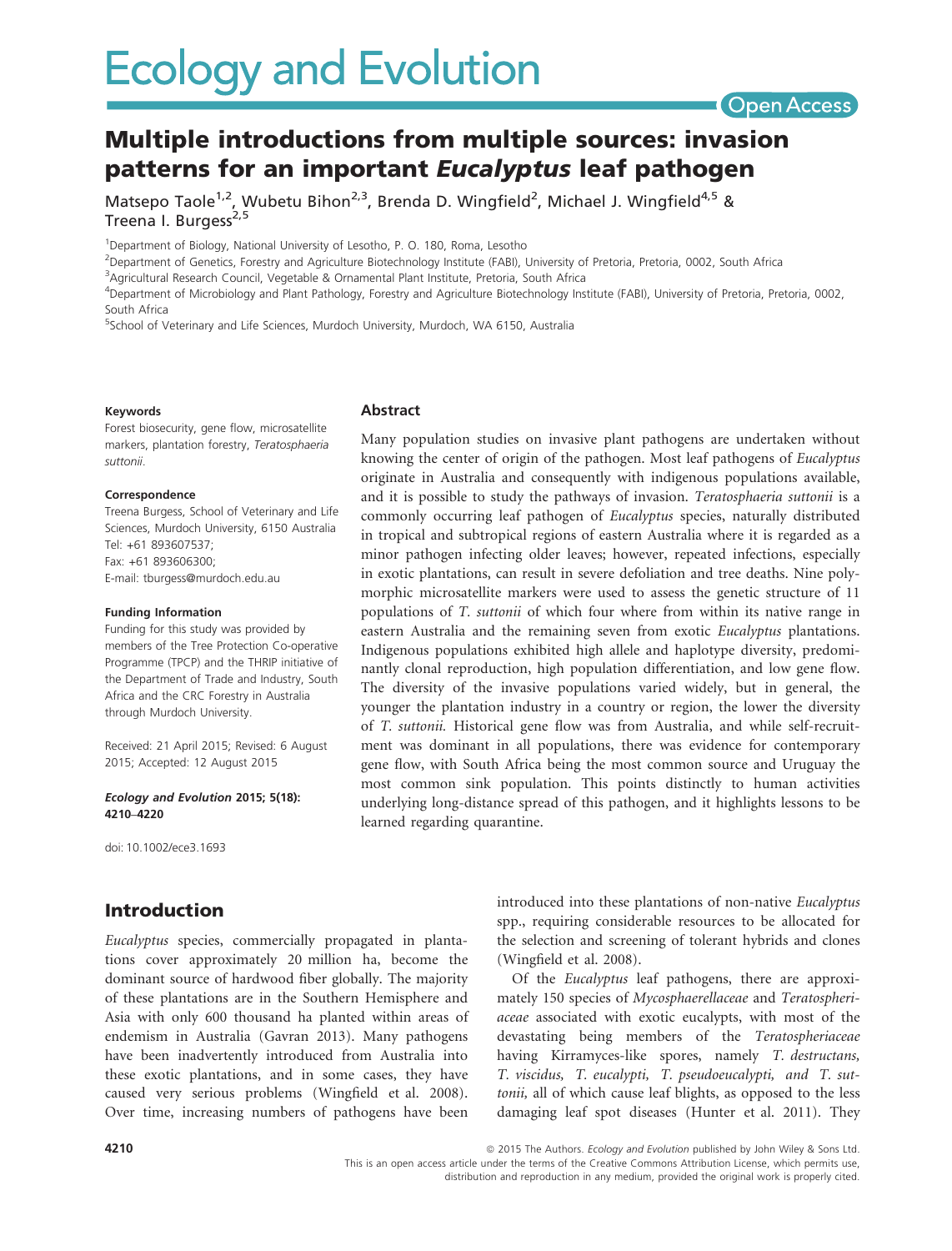can cause serious damage in both nurseries and plantations reducing the growth and form of trees. When environmental conditions are conducive for infection and where susceptible planting stock has been deployed, repeated infections can lead to the death of large numbers of trees. However, despite their actual and potential importance, little is known regarding the global movement of these pathogens.

Population genetics studies of pathogens can make it possible to determine the origin of an introduced pathogen (Robert et al. 2012; Ali et al. 2014). In the case of most Eucalyptus leaf pathogens, the origin is known to be Australia. Thus, by sampling across the natural range in Australia and then assessing the genetic structure of introduced populations, pathways of introduction can be determined (McDonald and Linde 2002; Dlugosch and Parker 2008). Given the occurrence of these pathogens in Eucalyptus plantations outside the native range of the trees, it is clear that there have been multiple introductions either directly from Australia or from intermediary countries. It is therefore also reasonable to expect the level of diversity of the introduced pathogen populations to reflect the age of plantation industries where the tree hosts are deployed commercially.

Teratosphaeria suttonii (=Phaeoseptoria epicoccoides, Phaeophloespora epicoccoides=Kirramyces epicoccoides) is a well-known pathogen of Eucalyptus foliage (Hunter et al. 2011). The asexual state of the fungus is one of the most prevalent leaf pathogens of Eucalyptus spp. grown as nonnatives in plantations in the tropics and Southern Hemisphere (Heather 1965; Walker et al. 1992; Burgess et al. 2006; Carnegie 2007a). The only evidence for the existence of a sexual state for the fungus is based on collections made in Queensland in Australia (Crous 1998). T. suttonii is known to be indigenous to eastern Australia (Hansford 1957; Heather 1965; Walker et al. 1992) and possibly introduced into Western Australia (Jackson et al. 2008).

The fungus has undergone several name changes (Crous et al. 2009), and variation in ITS sequence data has led several authors to propose that T. suttonii represents a species complex. However, the application of a combination of multiple gene phylogeny and morphological assessment for collections from various parts of the world led to the recent conclusion that T. suttonii is a single but morphologically variable species (Taole et al. 2012).

In natural forests and temperate plantations, T. suttonii is considered to be a relatively unimportant pathogen infecting old or stressed leaves (Knipscheer et al. 1990). However, in the subtropics, this pathogen can cause significant damage both in Eucalyptus plantations in Australia (Andjic et al. 2010; Taole et al. 2012) and plantations of exotic Eucalyptus spp. in other parts of the world including South Africa (Nichol et al. 1992a), South America (Pérez et al. 2009), China (Burgess et al. 2006), Japan, Indonesia, Philippines, New Zealand (Crous et al. 1998; Old et al. 2003), Vietnam (Pegg et al. 2003), and Zambia (Chungu et al. 2010). In general, stress favors infection by the pathogen (Nichol et al. 1992b; Carnegie 2007b) and this is presumably why it occurs predominantly on mature rather than on than the juvenile leaves of host trees. However, when inoculum levels are high and conditions are conducive for infection, T suttonii can infect juvenile foliage causing repeated tip dieback. Infection by this fungus reduces the surface area of leaves available for photosynthesis, resulting in defoliation, reduced growth, and in some cases death of trees (Knipscheer et al. 1990; Carnegie 2007a).

In Australia, T suttonii appears regularly in plantation disease surveys, but it is also commonly observed in natural Eucalyptus stands where it has a very wide host range. The production of a sexual state is extremely rare, but abundant sporulation of the asexual morph in long spore tendrils ensures rapid multiplication of infective propagules under favorable conditions. Dissemination is predominantly by rain splash, and thus, dispersal over long distances can occur only through anthropogenic activities. Such activities include plantation forestry, and because T. suttonii has a wide host range, it can spread naturally from plantations to adjacent natural forests.

In this study, microsatellite markers developed for T. suttonii (Aksoy et al. 2013) were used to determine its population structure and genetic diversity within its natural range in Australia as well as for introduced populations. Specifically, the data were used to confirm the origin of this pathogen in Australia and to establish the most likely migration history for its global movement.

### Materials and Methods

### Sampling and isolations

A total of 200 conidial cultures (Table 1) of T. suttonii were obtained from lesions on Eucalyptus leaves collected in Australia from different parts of Queensland (QLD, four locations), New South Wales (NSW, nine locations), and Western Australia (WA, one location) (Table 1). Additionally, 206 conidial cultures (Table 1) of T. suttonii were obtained from lesions on Eucalyptus leaves collected from plantations in Uruguay (URY), the United States of America (USA), China (CHN), Indonesia (IDN), Vietnam (VTN), and a nursery in South Africa (ZAF). At each site, a single leaf was sampled from 30 to 40 trees. Variation in the number of isolates available per site is a reflection of the isolation success. Isolates were acquired from diseased Eucalyptus leaves with typical T. suttonii symptoms as previously described (Taole et al. 2012). All isolates used in this study have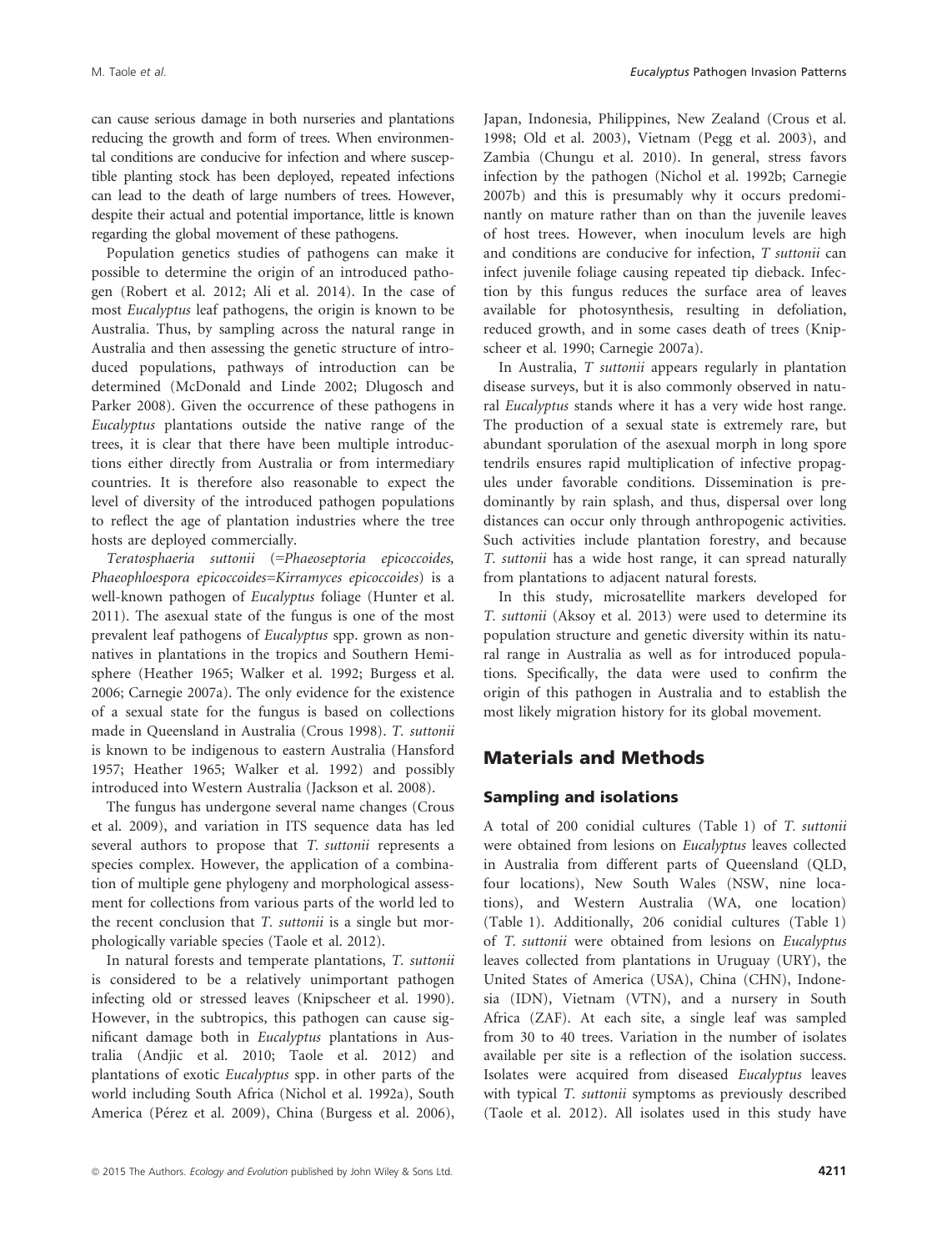Table 1. Teratosphaeria suttonii isolates used in this study.

|                                         |            | No. of   |                              | Collection |
|-----------------------------------------|------------|----------|------------------------------|------------|
| Origin                                  | Coded      | isolates | Collector                    | vear       |
| Australia; Davies<br>Creek, north QLD   | <b>FNQ</b> | 27       | MM Taole &<br>K Taylor       | 2010       |
| Australia; Koumala,<br>central QLD      | CQLD       | 46       | MM Taole &<br>K Taylor       | 2010       |
| Australia, Miriam<br>Vale, central QLD  | CQLD       | 8        | V Andjic                     | 2009       |
| Australia; Imbil,<br>south QLD          | SQLD       | 47       | MM Taole &<br>K Taylor       | 2010       |
| Australia; Wedding<br>Bells, NSW        | <b>NSW</b> | 37       | AJ Carnegie                  | 2010       |
| Australia; Emu<br>Creek, NSW            | <b>NSW</b> | 3        | AJ Carnegie                  | 2010       |
| Australia; Kew,<br><b>NSW</b>           | <b>NSW</b> | 6        | V Andjic                     | 2009       |
| Australia; Kimbel,<br><b>NSW</b>        | <b>NSW</b> | 4        | V Andjic                     | 2009       |
| Australia; Neaves,<br><b>NSW</b>        | <b>NSW</b> | 2        | V Andjic                     | 2009       |
| Australia;<br>Tunglebung, NSW           | <b>NSW</b> | 3        | MM Taole &<br>K Taylor       | 2010       |
| Australia; Morrow,<br><b>NSW</b>        | <b>NSW</b> | 3        | MM Taole &<br>K Taylor       | 2010       |
| Australia; Myrtle<br>Creek. NSW         | <b>NSW</b> | 3        | AJ Carnegie                  | 2010       |
| Australia; Garas,<br><b>NSW</b>         | <b>NSW</b> | 2        | MM Taole &<br>K Taylor       | 2010       |
| Australia; Manjimup,<br><b>WA</b>       | <b>WA</b>  | 11       | T Burgess                    | 2007       |
| Uruguay; La Negra                       | <b>URY</b> | 38       | MJ Wingfield                 | 2009       |
| Uruguay; Caldras                        | <b>URY</b> | 23       | MJ Wingfield                 | 2009       |
| United States of<br>America; Florida    | <b>USA</b> | 18       | MJ Wingfield                 | 2007       |
| China; Fujian<br>Province               | <b>CHN</b> | 32       | MJ Wingfield &<br>TI Burgess | 2004       |
| Indonesia: Aek<br>Nauli, Sumatra        | <b>IDN</b> | 22       | PA Barber                    | 2004       |
| Vietnam; Dai Lai,<br>Vinh Phuc Province | <b>VTN</b> | 17       | TI Burgess                   | 2006       |
| South Africa;<br>Pretoria, Gauteng      | ZAF        | 36       | MM Taole                     | 2007       |

been deposited in the culture collection (CMW) of the Forestry and Agricultural Biotechnology Institute (FABI) housed at University of Pretoria.

### DNA extraction and amplification of microsatellite loci

DNA was extracted from all cultures as previously described (Taole et al. 2012). For each isolate, 9 SSR loci were amplified in SSR-PCRs using primer pairs specifically designed for T. suttonii (Aksoy et al. 2013). The resulting PCR products were separated on an ABI Prism DNA sequencer (Applied Biosystems, Foster City, CA). Estimates of allele sizes for the DNA fragments were determined by comparison with the internal size standard GENSCAN LIZ 600 (Applied Biosystems) and with the software GENMAPPER version 3.0 (Applied Biosystems).

### Microsatellite haplotypes

Alleles at each locus were provided with an alphabetical letter, and the letters representing the different alleles together constituted the multilocus haplotypes (MLHs) for each isolate. Identical haplotypes within a population were regarded as clones. Based on the lack of genetic differentiation among populations from the same region, isolates from multiple locations for NSW were pooled; likewise, the two collections from central QLD and the two collections from Uruguay were pooled. Statistical analyses were carried out on clone-corrected populations coded as FNQ, C-QLD, S-QLD, NSW, WA, URY, USA, CHN. IDN, VTN, ZAF (Table 1). When clone corrected, there were only three MLHs from WA and this population was excluded from some analyses.

#### Microsatellite analysis

#### Population diversity

For each clone-corrected population, the frequency of alleles at each locus was calculated (Table S1). Gene diversity (H) was determined using the program POP-GENE version 1.31 (Yeh et al. 1999). Population-specific allelic richness (Ar) was calculated using a generalized rarefaction approach as implemented in the program ADZE (Szpiech et al. 2008). The hypothesis of random mating within populations was tested using the Index of Association IA and rBarD assessed using the program MULTILO-CUS version 1.3 (Agapow and Burt 2000). In association tests, if rBarD is significantly different from zero, alleles are associated and there is a significant deviation from random mating (i.e., predominantly clonal). AMOVA was performed in GeneAlEx 6.5 (Peakall and Smouse 2012) to examine the distribution of variation among all clonecorrected populations (PhiPT) except WA. Population pairwise PhiPT (genetic diversity among populations) was also estimated in GeneAIEX.

#### Geneflow

The software package BAYESASS v 3.0 (Wilson and Rannala 2003) was used to obtain an estimate of the magnitude and direction of gene flow between pairs of populations. This program uses Bayesian statistics to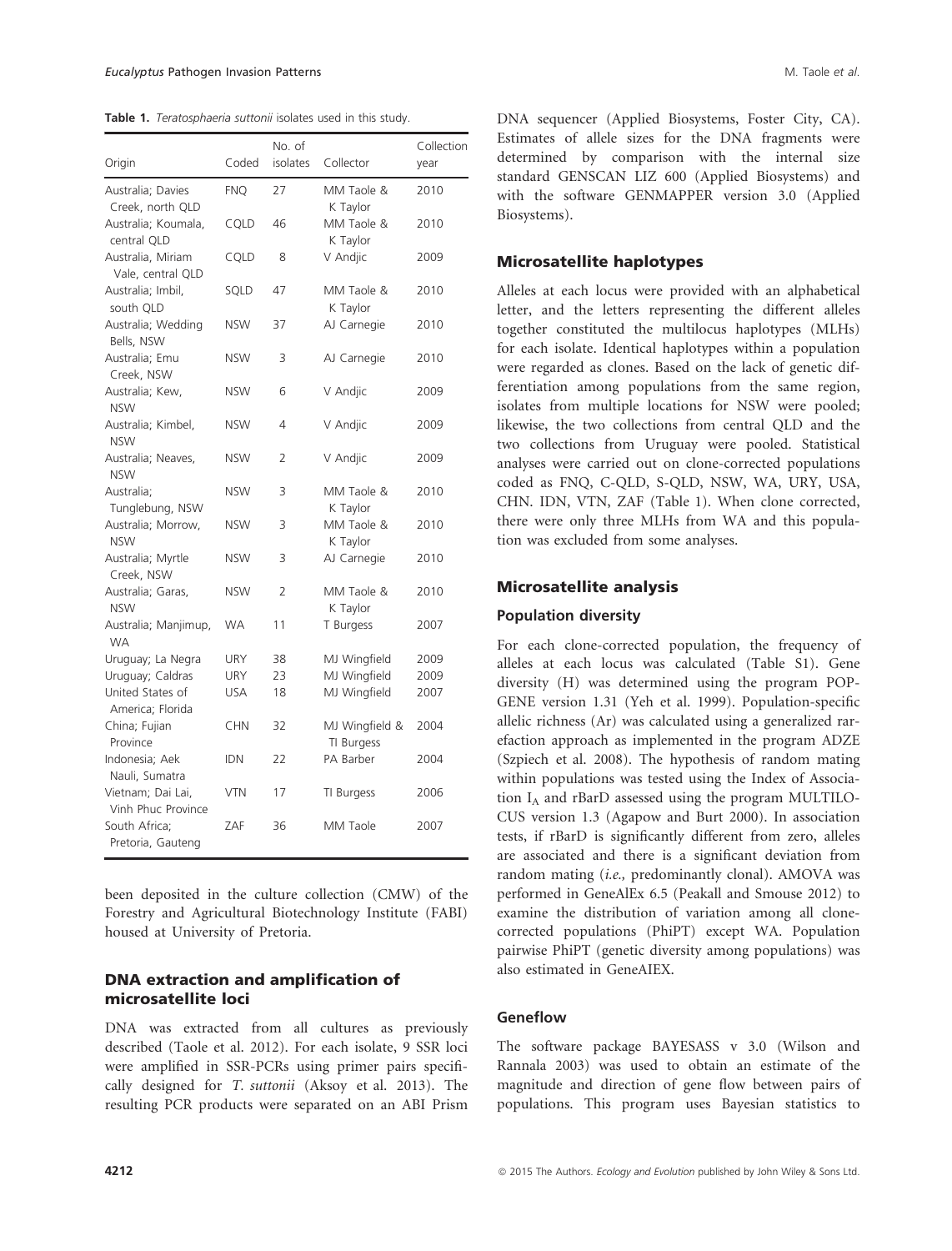estimate posterior probability distribution of the proportion of migrants from one population to another assuming genetic equilibrium. MCMC chains were run using 5,000,000 iterations and burn-in period of 500,000.

#### Genotype clustering

Assignment of isolates was performed in STRUCTURE v. 2.3.4 (Pritchard et al. 2000) using the clone-corrected MLHs from each population. STRUCTURE estimates the probability of the haplotypes being distributed into K number of clusters ( $K = 1-10$ ). The probability of admixture model without prior population information was applied assuming correlated allele frequencies. Each model was simulated 15 times with a burn-in period of 20,000 iterations and run length of 100,000 MCMC repeats. Prior parameters were set to a nonadmixture model of ancestry and independent allele frequencies. The optimal value for  $K$  was inferred using the  $L(K)$  (Pritchard et al., 2000) and  $\Delta K$  method of Evanno et al. (2005) implemented in STRUCTURE HARVESTER (Earl and van Holdt 2011). The genetic distances among  $K$  structure clusters were computed by applying Saitou and Nei's neighbor-joining method (Saitou and Nei 1987) to the matrix of allele-frequency divergence among clusters. The tree was estimated using the program NEIGHBOR and the plot produced using DRAWTREE (Felsenstein 2005), both of which are part of the STRUCTURE platform.

#### Haplotype networks

In order to gain a visual representation of how the MLHs from the disparate populations are linked, haplotype networks were constructed after the aggregation of similar MLHs based on Nei's unbiased genetic distance. Two separate networks were constructed as follows: (1) Australia alone or (2) all Australian MLHs were combined and then compared with those from elsewhere in the world. Based on the resultant NJ tree, tips were collapsed and similar MLHs grouped for the purpose of haplotype network analysis (to reduce the complexity of the network). This resulted in 41 groups for Australia and 71 for complete analysis. Relationships between MLHs were inferred via a minimum-spinning network calculated using NET-WORK 4.6.1.2 (<http://www.fluxus-engineering.com>), and the resultant networks were manually edited.

### Results

### Population diversity

A total of 83 alleles were detected in the entire T. suttonii data set of 406 isolates across the nine microsatellite loci tested (Table S1). All loci were polymorphic with a range of 2–13 alleles. With the exception of WA that had only 1 polymorphic locus, all other populations had between 5 and 8 polymorphic loci. Among the introduced populations, IDN and CHN had the most alleles, followed by VTN, ZAF, and USA, while URY had the lowest number of alleles (Table 2). Of the 83 alleles, all except 4 were found in Australia. Overall, allelic richness was higher for the Australian populations (except WA). All Australian populations other than WA contained private alleles; the only introduced population having private alleles was IDN (Table 2). Again with the exception of WA, gene diversity (H) was universally high in Australia. For introduced populations, IDN was comparable to Australia while gene diversity of other populations was somewhat lower (Table 2). Locus TE1 returned many null alleles and was excluded from further analyses. Of the total genetic diversity, 64% was attributed to individual differences within populations and 36% was due to population differences between populations (Table S2). The population pairwise PhiPT values indicated that there were significant differences between all pairs of populations except URY and ZAF (Table S3).

The index of association (rBarD) was significantly different from zero for all populations except VTN and ZAF. The hypothesis of random mating could thus be rejected for these populations (Table 2). The association of alleles indicated predominantly asexual reproduction.

### Gene Flow

Based on assessment of contemporary gene flow in BAYE-SASS, self-recruitment dominated with proportions of over 0.9 for most populations (Table S4, red diagonal). In Australia, gene flow was observed from all eastern Australian populations toward Western Australia (Table S5). Within eastern Australia, there was limited evidence for gene flow between regions, with the exception of FNQ that appears to have received migrants from other eastern Australian populations (Table S5). The establishment of a new plantation industry is associated with the import of germplasm either as seeds, seedlings, or tissue culture, and it is during this phase that new pathogens can be introduced. We thus disallowed scenarios that would include migration from a younger to an older population. There was evidence of limited contemporary gene flow from native Australian populations (especially CQLD and NSW) to URY, USA, and VTN. Among exotic plantations, there appeared to be three-way gene flow between USA, VTN, and URY populations (Table S4, Fig. 1). IDN and CHN were the source of gene flow to URY, VTN, and USA, while ZAF was a source of contemporary gene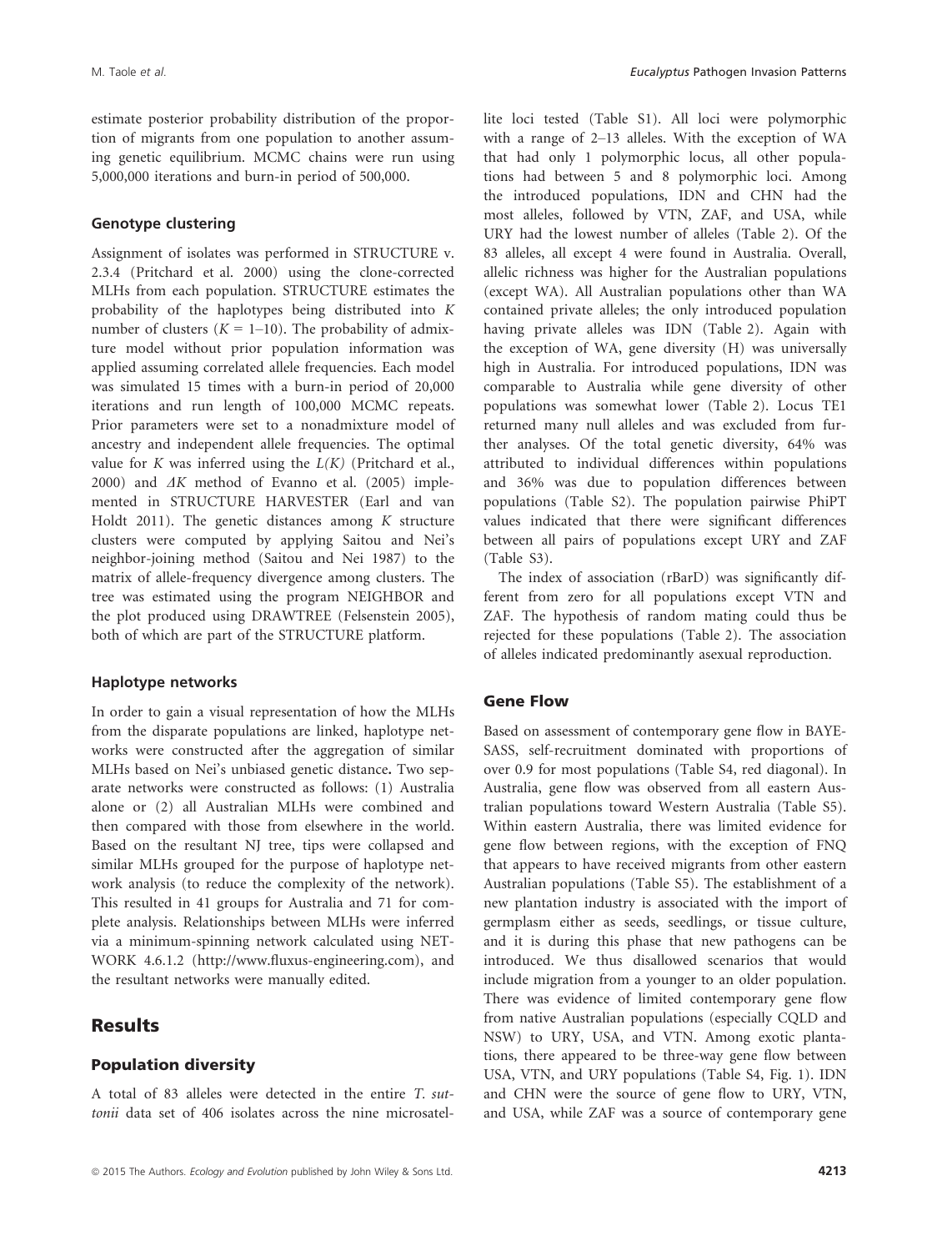|                                    |                 |                    |                 |                 |                 | USA                         | ZAF                            | EN              | $\leq$             | NH <sub>C</sub> |
|------------------------------------|-----------------|--------------------|-----------------|-----------------|-----------------|-----------------------------|--------------------------------|-----------------|--------------------|-----------------|
| 54                                 | $\overline{47}$ | 61                 |                 | 200             |                 | $\frac{\infty}{\infty}$     | 36                             | $\circ$         |                    |                 |
| 39                                 | 4               |                    |                 | 144             |                 | $\tilde{=}$                 | $\frac{6}{2}$                  |                 | 32                 | 28              |
| 4.88                               |                 | 4.63               | $\frac{13}{1}$  | 8.13            | 2.25            | 2.00                        | 2.25                           | 2.13            | 3.75               | 3.00            |
| $2.73 \pm 0.36$<br>$2.08 \pm 0.34$ | $2.41 \pm 0.38$ | $\pm 0.62$<br>3.22 | 0.10<br>$1.1 +$ | $4.21 \pm 0.7$  | $1.86 \pm 0.32$ | $\pm 0.2$<br>$\frac{63}{2}$ | 0.18<br>$\overline{+}$<br>1.52 | ± 0.16<br>1.68  | ± 0.28<br>2.32     | ± 0.23<br>1.65  |
|                                    |                 |                    |                 | 28              |                 |                             |                                |                 |                    |                 |
|                                    | 100             | 87.5               | 12.5            | 100             | 62.5            | 75                          | 75                             | 100             | 100                | 87.5            |
|                                    |                 |                    |                 |                 |                 |                             |                                |                 |                    |                 |
| $3.91 \pm 0.54$<br>$2.35 \pm 0.33$ | $3.34 \pm 0.41$ | $3.72 \pm 0.60$    | $1.10 \pm 0.10$ | $6.82 + 0.88$   | $1.72 \pm 0.23$ | $1.79 \pm 0.25$             | $1.88 \pm 0.31$                | $1.89 \pm 0.12$ | $2.48 \pm 0.62$    | $2.36 \pm 0.29$ |
| $0.75 \pm 0.41$<br>$0.25 \pm 0.16$ | $0.50 \pm 0.27$ | $0.25 \pm 0.16$    | $0.13 \pm 0.13$ | $3.5 \pm 0.96$  | Absent          | Absent                      | Absent                         | Absent          | $0.25 \pm 0.16$    | Absent          |
| $0.56 \pm 0.09$<br>$0.44 \pm 0.08$ | $0.49 \pm 0.09$ | $0.59 \pm 0.09$    | $+0.56$<br>0.06 | $0.67 \pm 0.09$ | $0.34 \pm 0.11$ | $0.32 \pm 0.08$             | $0.27 \pm 0.08$                | $0.36 \pm 0.06$ | $\pm 0.07$<br>0.52 | $0.32 \pm 0.08$ |
| 0.234                              | 0.025           | 0.087              | na              | 0.079           | 0.289           | 0.257                       | $-0.032$                       | $-0.014$        | 0.05               | 0.095           |
|                                    | 0.022           | 0.001              | na              | 00,001          | 0.043           | 0.001                       | 0.848                          | 0.692           | 0.001              | 0.002           |
|                                    |                 |                    |                 |                 |                 |                             |                                |                 |                    |                 |
|                                    |                 |                    |                 |                 |                 |                             |                                |                 |                    |                 |
|                                    |                 |                    |                 |                 |                 |                             |                                |                 |                    |                 |

flow to all other introduced populations, in particular URY (Table S4, Fig. 1).

### Clustering and genetic distance

Structure analysis for all MLHs showed that Ln  $P(X/K)$ produced a peak at  $K = 7$  and this was deemed the optimal number of clusters to explain the genetic structure in the data set (Figs S1 and S2). Within the native range of T. suttonii in eastern Australia, clusters predominantly corresponded to the geographic origin of the isolates, with most MLHs in each population residing in the same structure group (Table S6, Fig. 1); most MLHs from FNQ resided in cluster 2 (red), C-QLD in clusters 1 (blue) and 3 (lime green), S-QLD in cluster 5 (orange), and NSW in cluster 6 (forest green). MLHs from the introduced population in Western Australia were in cluster 3 (lime green). For the introduced populations, clusters 1, 2, and 7 were represented in URY population, clusters 1 and 6 in USA population, and clusters 1 and 2 in ZAF population. Clusters 4 (pink) and 7 (aqua) were poorly represented among Australian populations, but dominated in Asia.

The NJ phenogram indicated that clusters 4 and 7 were related to each other, but more distant to the other clusters (Fig. 1B). Populations from Asia (VTN, IDN, and CHN) were more closely related to each other than to other populations (Fig. 1C).

### Haplotype networks

Within Australia, haplotypes were for the most part clustered with geographic location (Fig. 2). The haplotypes from the introduced population in WA were found in the network linked with isolates from C-QLD. MLHs from the NSW populations were scattered throughout the network (Fig. S3). The network of global population MLHs clearly depicted the representation and domination of Australian MLHs throughout. MLHs from CHN and IDN fell in the center of the network linked to Australian MLHs on both sides. MLHs from USA and VTN fell at the end of branches. MLHs from URY clustered in the network with some MLHs from ZAF.

## **Discussion**

(Nei 1973).

1973).

Indigenous populations of the Eucalyptus leaf pathogen T. suttonii were characterized by high allele and haplotype diversity, low gene flow, and geographic structure. Most introduced populations also exhibited high levels of diversity. While sampling between indigenous and introduced populations was balanced with approximately 200 isolates from each, 95% of the 83 alleles obtained from eight microsatellite loci were recovered from indigenous Aus-

Table 2.

Population diversity parameters for the populations of Teratosphaeria suttonii.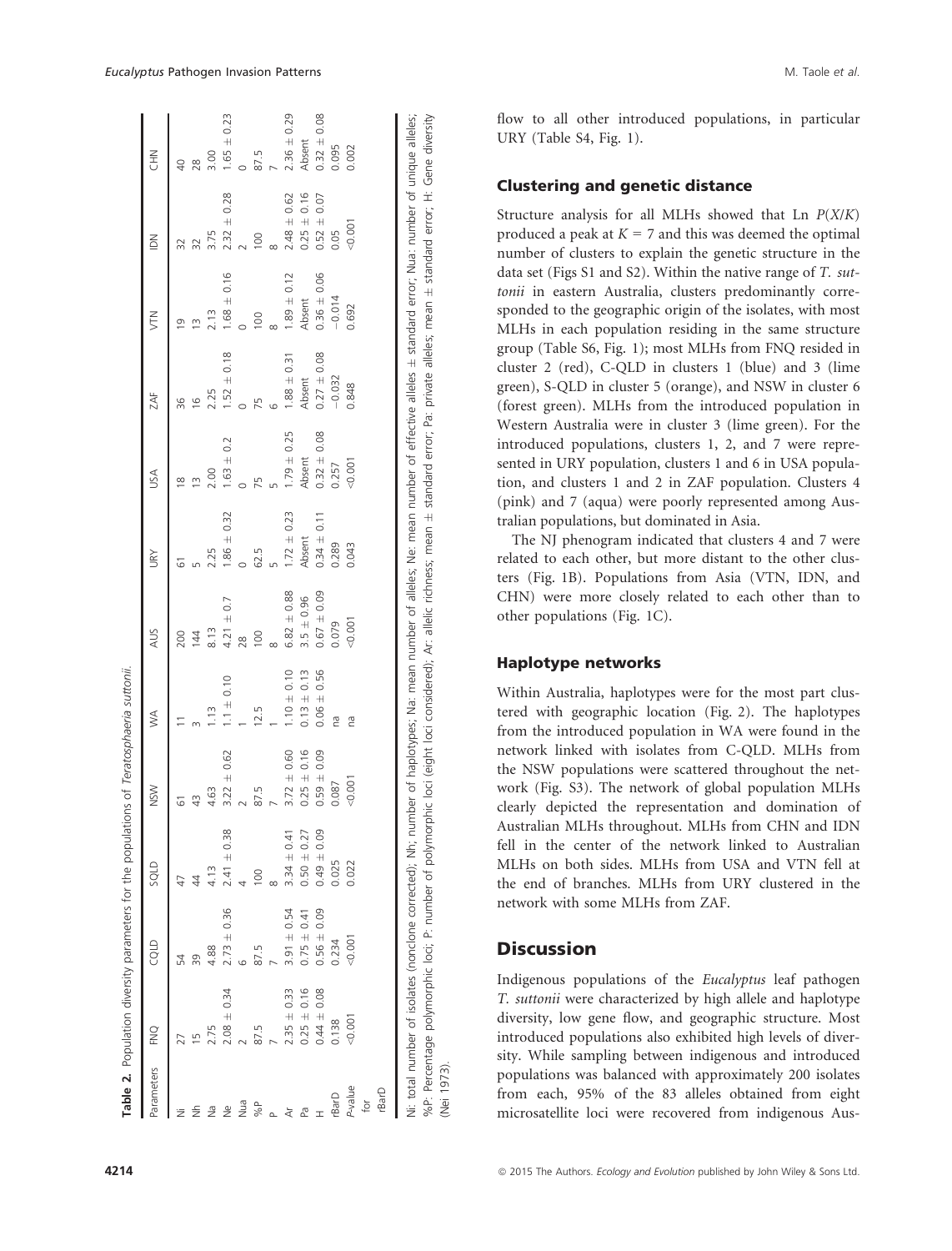

Figure 1. Assignment of and gene flow between populations of Teratosphaeria suttonii. (A) Genetic clustering ( $k = 7$ ) of the 11 populations using eight microsatellite markers. Each bar represents an individual MLH divided populations and the colors code for the proportion (out of 1) of membership to each cluster. (B) Neighbor-joining phenogram based on Nei's genetic distance showing the relationship between the seven clusters. (C) Neighbor-joining phenogram based on Nei's genetic distance showing the relationship between the 11 populations. (D) Pie charts placed depicting the proportion of membership of each population to each cluster with lines depicting the relative intensity of gene flow between introduced populations (see Table S4) and arrows indicating the direction.

tralia populations, with 34% of the alleles being recovered only from Australia. The allele recovery and relative proportions of these alleles differed greatly within and between the introduced populations resulting in significant population differentiation.

### Teratosphaeria suttonii in Australia

Due to its widespread occurrence, wide host range among indigenous Eucalyptus spp., and low impact, T. suttonii is assumed to be indigenous to eastern Australia. This study provided experimental evidence to support this assumption. Accordingly, microsatellite data displayed strong geographic isolation between populations and a different structure cluster dominated in each region sampled, indicating independent evolution of populations sustained by restricted gene flow between the populations (McDonald and Linde 2002). This is the expected scenario for fungi within their natural range as has, for example, been shown for the pine-infecting fungus Diplodia scrobiculata populations in North America (Burgess et al. 2004) and the banana fungal pathogen Mycosphaerella fijiensis (Robert et al. 2012). Based on structure and distance analyses, some admixture was, however, observed. This most probably indicates that the pathogen in different localities was initially introduced from the same source. This could have been as a consequence of a common source of seedlings for plantation development in subtropical Australia in the first decade of the 21st century (Andjic et al. 2010; Whyte et al. 2011).

Sampling in all indigenous populations was at the level of one isolate per tree, and yet, the number of MLHs was smaller than the total number of isolates, indicating the presence of clones in these populations. Because T. suttonii sporulates profusely on infected leaves releasing asexual spores into the environment, it is not surprising that we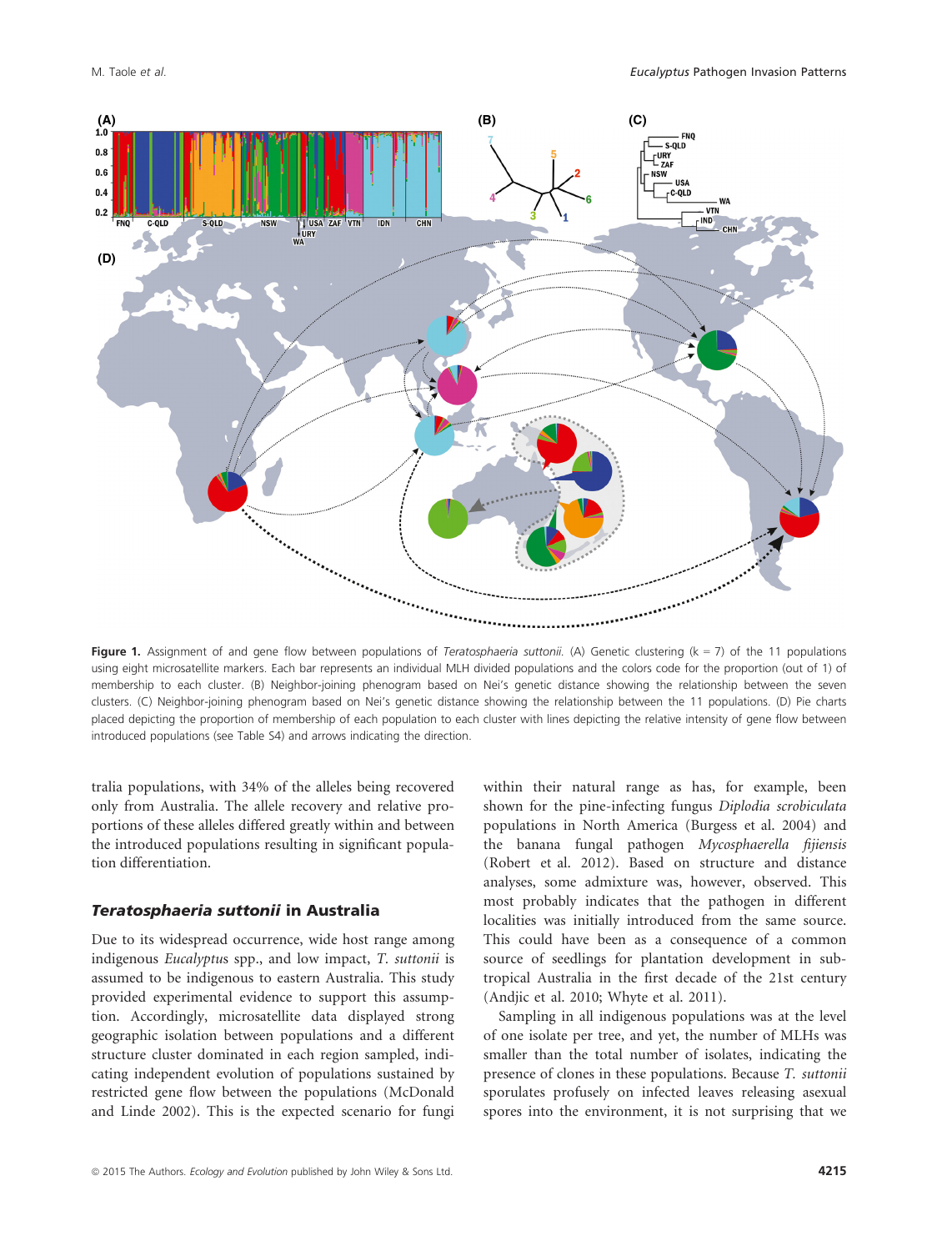

Figure 2. A network showing relationships between the global populations of Teratosphaeria suttonii. Each circle represents cluster of related haplotypes, the size of the circle corresponds to the number of MLHs in each cluster; the colors correspond to geographic regions as given in the legend. The numbers on the branches represent the number of mutations.

observed association of alleles in all indigenous populations. This supports the currently accepted dogma of predominantly asexual reproduction for this species.

When T. suttonii was first discovered in Western Australia, it was proposed that this was due to a recent introduction (Jackson et al. 2008). This hypothesis was proven to be correct in the present study with only three genetically similar MLHs being recovered from WA, and these were almost identical to haplotypes recovered from central Queensland. While WA is separated from the eastern Australia by a 6000 km of desert, a very effective natural geographic barrier (Bowler 1976), this barrier has clearly been breached. In early 2000s, there was a rapid expansion of the Eucalyptus globulus plantation industry in WA, and all seedlings could not be grown locally, so many were sourced from nurseries in eastern Australia. While, nursery material was apparently disease free, the use of fungicides could have masked asymptomatic infections. Thus, during this phase of rapid plantation expansion, many new Teratospheriaceae and Mycosphaerellaceae were unwittingly introduced to WA (Jackson et al. 2008) and this is clearly also true for T. suttonii.

### Infection routes of Teratosphaeria suttonii in exotic plantations

The diversity of T. suttonii recovered from most exotic Eucalyptus plantations was moderate to high, although

China Indonesia Vietnam Florida **Uraguay** 

• median vectors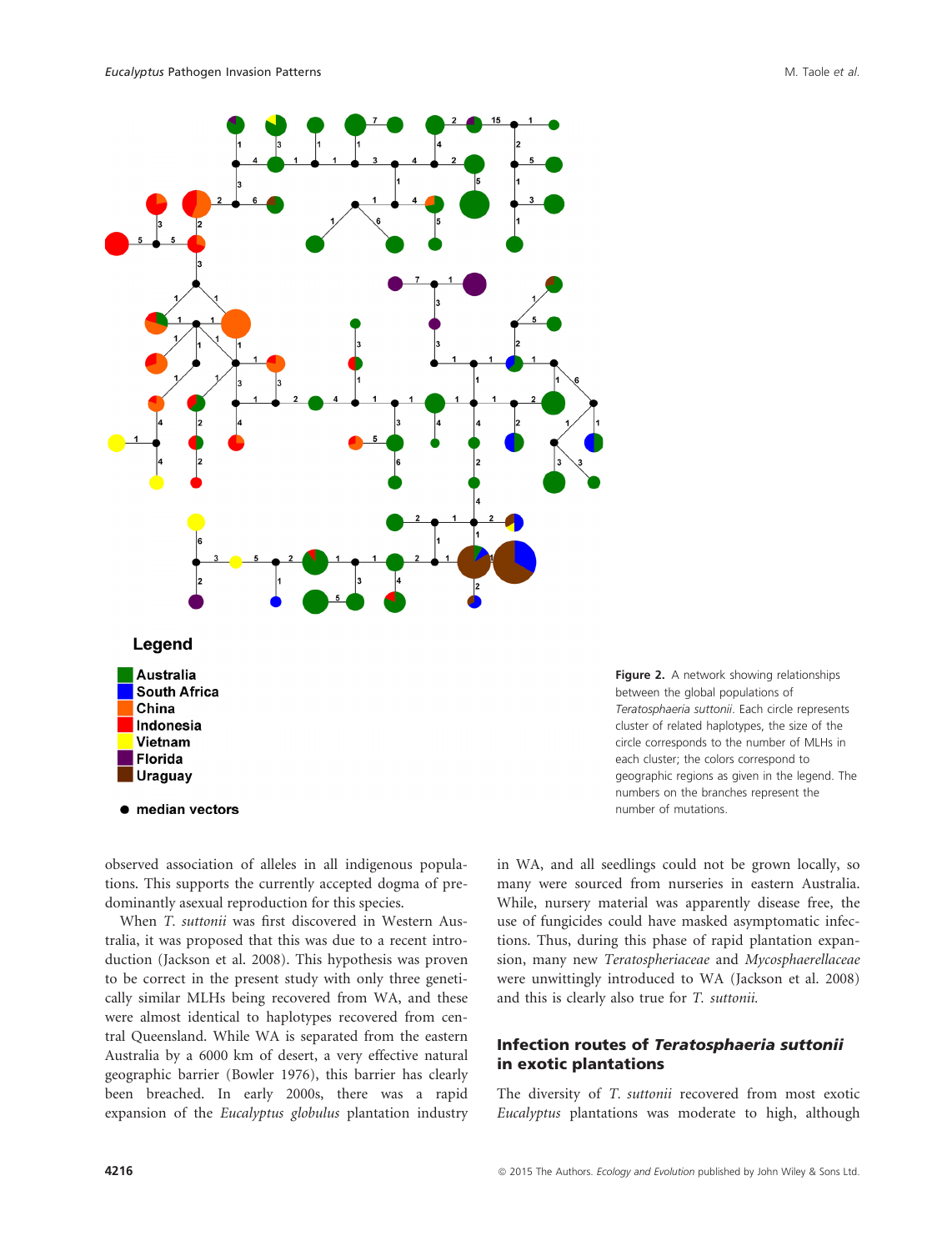with the exception of Indonesia, it was lower than that of indigenous Australian populations. However, even for exotic populations with high diversity, there were few unique alleles. Population differentiation was significantly different between most pairwise comparisons of populations, and again, this was reflected in high self-recruitment and low gene flow between populations. Population differentiation was not significant between URY and USA and URY with ZAF (but not USA and ZAF). Thus, for these populations, we would expect high gene flow and there was evidence for both flow between USA and URY and from ZAF to URY. However, populations of isolates from URY and USA were assigned to different structure clusters. This is possible because while they had the same alleles they were in different relative proportions.

The invasion history of Phytophthora ramorum in California was recently reconstructed by combining field epidemiology data (i.e., known age of infestation) with genetic microsatellite data (Croucher et al. 2013). In their study, unidirectional minimal infection routes were determined by disallowing models that included migration from younger to older populations. Following this approach, we have considered knowledge of quarantine regulations, age of plantation industry, and the first reports of T. suttonii in different regions to interpret gene flow between populations. Eucalyptus spp. were planted worldwide soon after colonization of Australia (200 ya) as ornamentals, for firewood, and charcoal, and they have naturalized in many places. Because T. suttonii has a very broad host range and early plant movement occurred prior to an understanding of the importance of biosecurity, it is likely that this species was an early and common hitchhiker and indeed T. suttonii occurs virtually wherever Eucalyptus spp. are planted as non-natives (Taole et al. 2012). Consequently, historical gene flow would have been out of Australia.

Contemporary gene flow provides a different scenario; in the present era of known biosecurity threats in forestry (Liebhold et al. 2012; Wingfield et al. 2013; Eschen et al. 2014) and with numerous serious outbreaks due to introduced pathogens (Britton and Liebhold 2013), many countries are highly vigilant regarding quarantine procedures. Of these countries, Australia has some of the most rigorous import restrictions on many plant products including Eucalyptus germplasm while many of the other countries have imported germplasm during the establishment of eucalypt plantation industry. Thus, for determining the most likely migration scenarios (minimum infection routes), we interpret the data from the BAYESASS analysis under the following provisos; firstly, contemporary gene flow to Australia is excluded, and secondly, gene flow is only considered from older to newer populations. Effectively, the age of the populations, based on the first reports in the countries examined, equates to the age of the plantation industry; with the oldest industries in South Africa and Indonesia and the newest in Uruguay. Unsurprisingly, Uruguay seems to have acquired T. suttonii from a variety of different sources, and of all the exotic populations tested, South Africa is the most common source population.

In all population and haplotype clustering, T. suttonii MLHs obtained from Asia, in particular China and Indonesia, were more closely related to each other than to the other populations considered. The implication here is that there has been a substantial exchange of seeds and vegetative material among these countries, in particular among plantation forestry companies that own land in several different countries and as suggested by Wingfield et al. (2008). This has been clearly demonstrated for the related Eucalyptus pathogens T. destructans (Andjic et al. 2011) and T. nubilosa (Hunter et al. 2008; Pérez et al. 2012).

#### Fate of introduced populations

Geographically isolated exotic populations of T. suttonii that are genetically undifferentiated suggest the introduction was recent (Dlugosch and Parker 2008). Plantation forestry in Western Australia has expanded from a few thousand hectare in the mid 1980s to over 300,000 ha today. It is a young industry, and the plantations underwent regular tree health surveys. T. suttonii was introduced into the region in early 2000s (Jackson et al. 2008), as is supported here by very low diversity. Similarly, the plantation industry in Uruguay is relatively young and gene and haplotype diversity is low (from 61 isolates, five MLHs). In both these cases, there is evidence for a small founder populations and the observed diversity matches the scenario depicted in Figure S4a. Similar low diversity has also been observed for known introduced populations of other Teratosphaeria species (Hunter et al. 2008; Andjic et al. 2011; Pérez et al. 2012).

The relatively high levels of genetic diversity observed for the other introduced populations could be a consequence of multiple introductions of the pathogen from numerous sources within Australia or from other exotic plantations where the pathogen has become established (Fig. S4b,c). Assortment of alleles as a result of selection, genetic drift, and bottlenecks among these populations could have resulted in the loss of some alleles and or increased frequency of other alleles leading to apparent differentiation among populations. The high diversity observed in the populations from South Africa and Vietnam could also be a consequence of recombination, as the hypothesis of random mating could not be rejected for these populations (Fig. S4f). However, the observed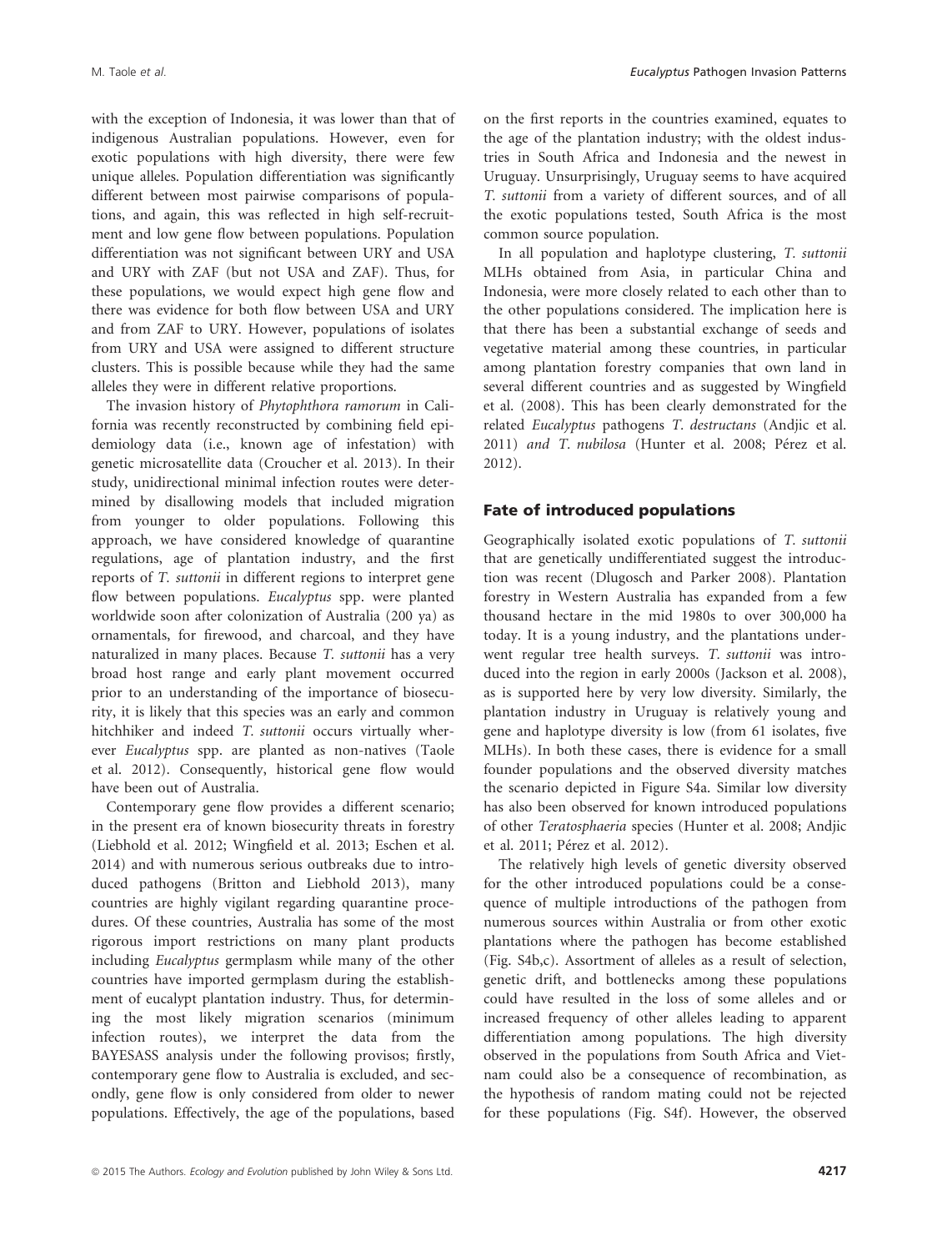diversity could also be a consequence repeated introductions for diverse sources. In well-established fungal populations, in the absence of sexual reproduction, apparent diversity can also be increased by the stepwise accumulation of mutations at microsatellite loci, resulting in new haplotypes that are only slightly different to the original haplotype (Fig. S4d). However, there was very limited evidence for mutation in the studied populations with only a small number of unique alleles observed in one of the introduced populations (Indonesia).

The Asian populations cluster together in two main structure groups and in the haplotype network. Of the 83 alleles recognized in this study, only four are absent from Australia and these are all found in Asia. However, while structure clusters 4 and 7 were rare in Australia, some isolates from NSW did align with these groups and in the haplotype analysis there were Australian MLH intermixed with the Asian MLH. There are two complementary explanations. Firstly, there were regions in Australia that were not sampled (southern NSW, for example) and this could have been the source of the founder population in Asia. Secondly, mutation and subsequent drift in Asian populations have resulted in the current population structure.

Although Eucalyptus spp. have been planted worldwide as ornamentals for over 100 years, the plantation industries in the countries represented in this study have all experienced different periods of rapid expansion. Of these countries, South Africa has the longest record of intensive Eucalyptus planting dating back to the early 1900s, expanded most rapidly in the 1970s with the development of a paper/pulp industry. The other countries, or areas in the case of WA, have developed more recently commencing in 1990s, linked strongly to a growing worldwide demand for wood fiber. Within Asia, rapid plantation developement commenced first in Sumatra, Indonesia and a little later in Vietnam and China. During this period of rapid expansion, germplasm in the form of seeds and seedlings would have been imported from Australia as well as from other countries with well-established Eucalyptus breeding and improvement programs (Liebhold et al. 2012; Wingfield et al. 2013). We believe the introduction of new genotypes of T. suttonii would have occurred during this phase.

## Conclusion

Teratosphaeria suttonii is indigenous to eastern Australia where populations are characterized by asexual reproduction and high levels of genetic diversity and differentiation, that is, attributed to geographic location. Diversity in introduced populations differs depending upon age of plantation industry, with younger industries in Western Australia and Uruguay exhibiting low diversity. Because most alleles observed in introduced populations are present in Australia, mutation rates in new populations appear to be quite low. However, assortment of alleles as a result of selective forces (and perhaps sexual recombination) has resulted in new MLHs and population differentiation. While the original source of invasions was Australia, the data emerging from this study clearly show the role of contemporary gene flow from intermediary countries. Importantly, it emphasizes the need for substantial vigilance when moving Eucalyptus germplasm between regions and countries.

# Acknowledgments

We are grateful to forestry companies colleagues in many parts of the world and too numerous to mention individually for providing us with the opportunity to collect isolates of T. suttonii without which this study could not have been undertaken. Funding for this study was provided by members of the Tree Protection Co-operative Programme (TPCP) and the THRIP initiative of the Department of Trade and Industry, South Africa, and the CRC Forestry through Murdoch University in Australia.

# Conflict of Interest

None declared.

### References

- Agapow, P.-M., and A. Burt. 2000. Multilocus 1.2: Department of Biology, Imperial College, Silwood Park, Ascot, Berks, SL5 7PY.
- Aksoy, S., V. M. F. Almeida-Val, V. C. R. Azevedo, R. Baucom, P. Bazaga, L. B. Beheregaray., ... and M. N. Paula-Silva. 2013. Permanent genetic resources added to molecular ecology resources database 1 October 2012–30 November 2012. Mol. Ecol. Resour. 13:341–343.
- Ali, S., P. Gladieux, M. Leconte, A. Gautier, A. F. Justesen, M. S. Hovmøller, et al. 2014. Origin, migration routes and worldwide population genetic structure of the wheat yellow rust pathogen Puccinia striiformis f. sp. tritici. PLoS Pathog. 10:e1003903.
- Andjic, V., G. S. Pegg, A. J. Carnegie, A. Callister, G. E. St. J. Hardy, and T. I. Burgess. 2010. Phylogeographic study reveals new cryptic species Teratosphaeria pseudoeucalypti responsible for leaf blight of Eucalyptus in subtropical and tropical Australia. Plant. Pathol. 59:900–912.
- Andjic, V., B. Dell, P. A. Barber, G. E. St. J. Hardy, M. J. Wingfield, and T. I. Burgess. 2011. Plants for Planting; evidence for the movement of serious forest pathogen, Teratosphaeria destructans on infected germplasm. Eur. J. Plant Pathol. 131:49–58.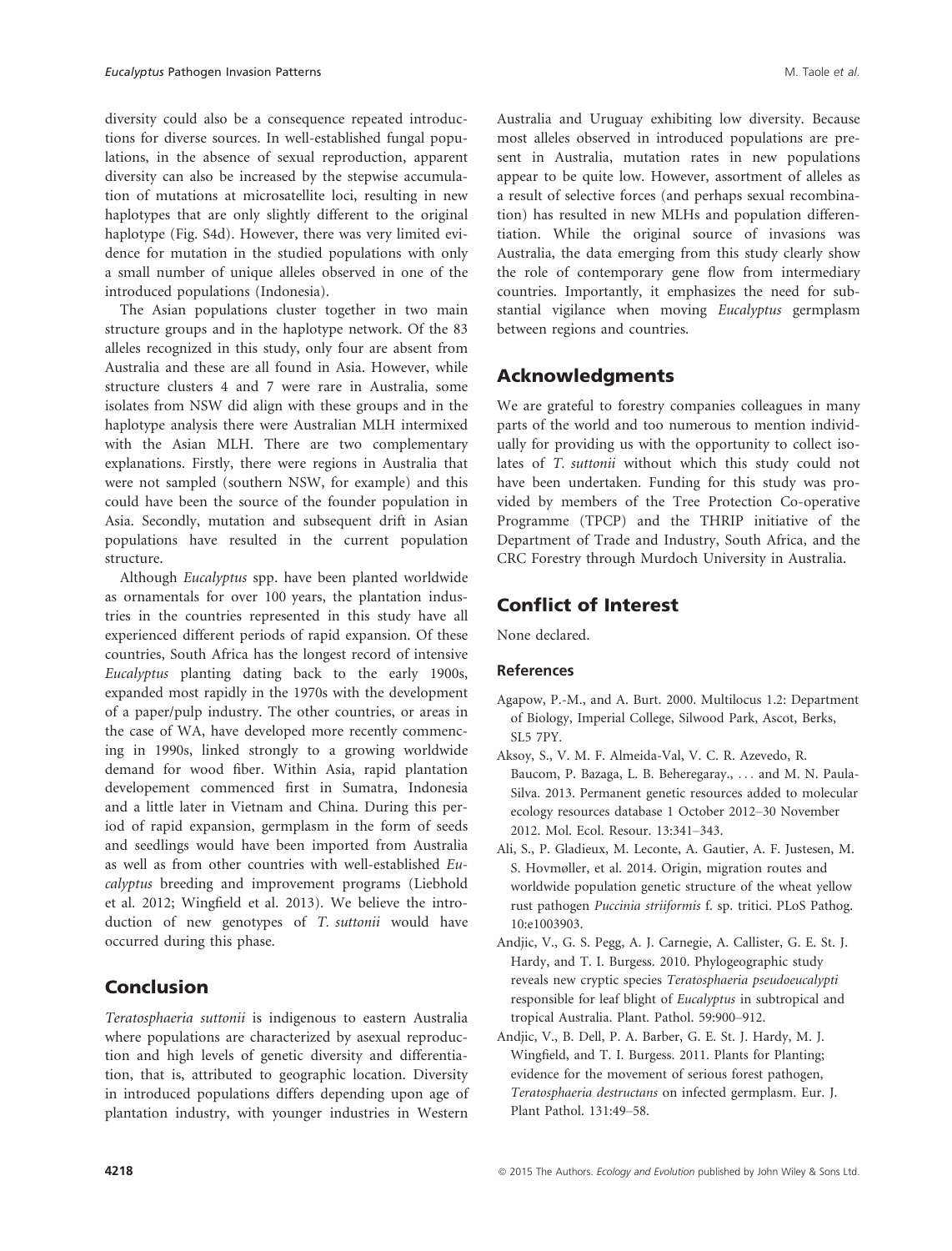Bowler, J. M. 1976. Aridity in Australia: age, origins and expression in aeolian landforms and sediments. Earth Sci. Rev. 12:279–310.

Britton, K. O., and A. M. Liebhold. 2013. One world, many pathogens!. New Phytol. 197:9–10.

Burgess, T. I., T. R. Gordon, M. J. Wingfield, and B. D. Wingfield. 2004. Geographic isolation of Diplodia scrobiculata and its association with native Pinus radiata. Mycol. Res. 108:1399–1406.

Burgess, T. I., V. Andjic, G. E. S. J. Hardy, B. Dell, and D. Xu. 2006. First report of Phaeophleospora destructans in China. J. Trop. Forest Sci. 18:144–146.

Carnegie, A. J. 2007a. Forest health condition in New South Wales, Australia, 1996–2005. I. Fungi recorded from eucalypt plantations during forest health surveys. Australas. Plant Pathol. 36:213–224.

Carnegie, A. J. 2007b. Forest health condition in New South Wales, Australia, 1996–2005. II. Fungal damage recorded in eucalypt plantations during forest health surveys and their management. Australas. Plant Pathol. 36:225–239.

Chungu, D., A. Muimba-Kankolongo, M. J. Wingfield, and J. Roux. 2010. Identification of fungal pathogens occurring in eucalypt and pine plantations in Zambia by comparing DNA sequences. Forestry 83:507–515.

Croucher, P. J., S. Mascheretti, and M. Garbelotto. 2013. Combining field epidemiological information and genetic data to comprehensively reconstruct the invasion history and the microevolution of the sudden oak death agent Phytophthora ramorum (Stramenopila: Oomycetes) in California. Biol. Invasions, 15:2281–2297.

Crous, P. W. 1998. Mycosphaerella spp. and their anamorphs associated with leaf spot diseases of Eucalyptus. APS Press, St Paul, MN.

Crous, P. W., M. J. Wingfield, C. Mohammed, and Z. Q. Yuan. 1998. New foliar pathogens of Eucalyptus From Australia and Indonesia. Mycol. Res. 102:527–532.

Crous, P. W., B. A. Summerell, A. J. Carnegie, M. J. Wingfield, G. C. Hunter, T. I. Burgess. 2009. Unravelling Mycosphaerella: do you believe in genera? Persoonia 23:99– 118.

Dlugosch, K. M., and I. M. Parker. 2008. Founding events in species invasions: genetic variation, adaptive evolution, and the role of multiple introductions. Mol. Ecol. 17:431–449.

Earl, D. A., and B. M. van Holdt. 2011. Structure harvester: a website and program for visualizing structure output and implementing the Evanno method. Conserv. Genet. Resour. 4:359–361.

Eschen, R., T. Holmes, D. Smith, A. Roques, A. Santini, and M. Kenis. 2014. Likelihood of establishment of tree pests and diseases based on their worldwide occurrence as determined by hierarchical cluster analysis. For. Ecol. Manage. 315:103–111.

Evanno, G., S. Regnaut, and J. Goudet. 2005. Detecting the number of clusters of individuals using the software STRUCTURE : a simulation study. Mol. Ecol. 14: 2611–2620.

Felsenstein, J. 2005. PHYLIP (Phylogeny Inference Package) version 3.6. Department of Genome Sciences, University of Washington, Seattle. Distributed by the author.

Gavran, M. 2013. Australian plantation statistics 2013 update: ABARES technical report 13.3, Canberra.

Hansford, C. G. 1957. Australian fungi. IV. New records and revisions (continued). Proc. Linnean Soc. NSW 82:209– 229.

Heather, W. A. 1965. Some aspects of the ecology and pathology of Phaeoseptoria eucalypti (Hansf.) Walker, on some species of the genus Eucalyptus. Australian National University.

Hunter, G. C., N. A. van der Merwe, T. I. Burgess, A. J. Carnegie, B. D. Wingfield, P. W. Crous, et al. 2008. Global movement and population biology of Mycosphaerella nubilosa infecting leaves of cold-tolerant Eucalyptus globulus and E. nitens. Plant. Pathol. 57:235–242.

Hunter, G. C., P. W. Crous, A. J. Carnegie, T. I. Burgess, and M. J. Wingfield. 2011. Mycosphaerella and Teratosphaeria diseases of Eucalyptus: Easily confused and with serious consequences. Fungal Divers. 50:145–166.

Jackson, S. L., A. Maxwell, T. I. Burgess, B. Dell, and G. E. S. Hardy. 2008. Incidence and new records of Mycosphaerella species within a Eucalyptus globulus plantation in Western Australia. For. Ecol. Manage. 255:3931–3937.

Knipscheer, N. S., M. J. Wingfield, and W. J. Swart. 1990. Phaeoseptoria leaf spot of Eucalyptus in South Africa. S Afr. For. J., 154:56–59.

Liebhold, A. M., E. G. Brockerhoff, L. J. Garrett, J. L. Parke, and K. O. Britton. 2012. Live plant imports: the major pathway for forest insect and pathogen invasions of the US. Front. Ecol. Environ., 10:135–143.

McDonald, B. A., and C. Linde. 2002. Pathogen population genetics, evolutionary potential and durable resistance. Annu. Rev. Phytopathol. 40:349–379.

Nichol, N. S., M. J. Wingfield, and W. J. Swart. 1992a. Differences in susceptibility of Eucalyptus species to Phaeoseptoria eucalypti. Eur. J. For. Pathol. 22: 418–423.

Nei, M. 1973. Analysis of gene diversity in subdivided populations. Proc. Natl Acad. Sci. USA 70:3321–3323.

Nichol, N. S., M. J. Wingfield, and W. J. Swart. 1992b. The effect of site preparation and fertilization on the severity of Phaeoseptoria eucalypti on Eucalyptus species. Eur. J. For. Pathol. 22:424–431.

Old, K. M., M. J. Wingfield, and Z. Q. Yuan. 2003. A manual of diseases of Eucalypts in South-East Asia. Center for International Forestry Research, Bogor, Indonesia.

Peakall, R., and P. E. Smouse. 2012. GenAlEx 6.5: genetic analysis in Excel. population genetic software for